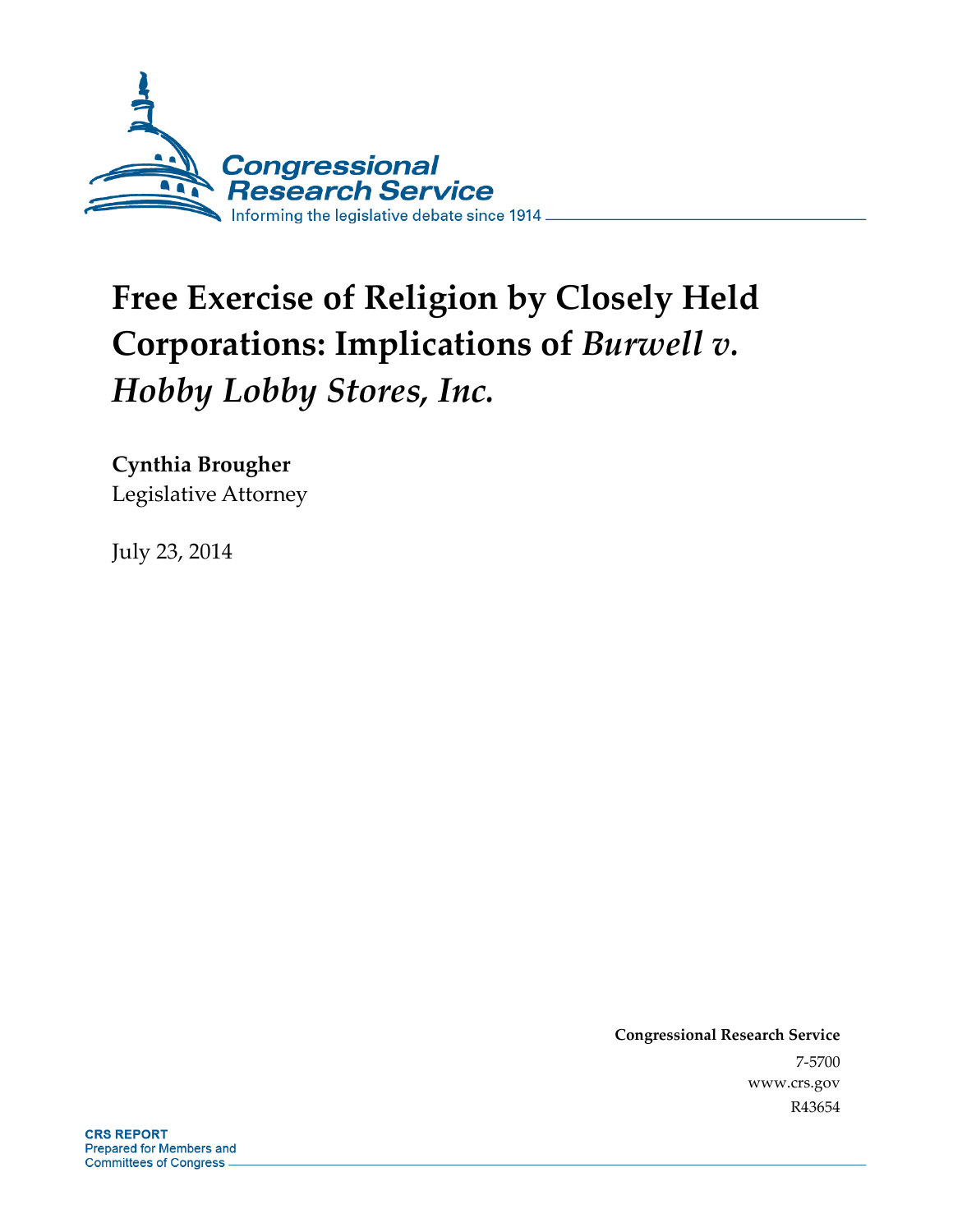### **Summary**

A 5-4 decision, issued over a highly critical dissent, *Burwell v. Hobby Lobby Stores, Inc.* resolved one of the many challenges raised in response to the contraceptive coverage requirement of the Affordable Care Act (ACA). Imputing the beliefs of owners of closely held corporations to such corporations, the U.S. Supreme Court found that closely held corporations that hold religious objections to certain contraceptive services cannot be required to provide coverage of those services in employee health plans. The Court's decision was based on the protections offered under the federal Religious Freedom Restoration Act (RFRA), a statute prohibiting the government from imposing a substantial burden on a person's religious exercise unless it can show a compelling interest achieved by the least restrictive means. The Court declined to address the constitutional challenge, holding that the companies were protected under RFRA.

In the absence of a definition under RFRA, the majority interpreted the term "person" to include closely held corporations, even if they operated for-profit, and determined that the penalties that such companies would face if they failed to comply with the contraceptive coverage requirement would impose a substantial burden. Though the Court assumed that the government had a compelling interest to require contraceptive coverage under ACA, it found that less restrictive means (e.g., expanding the regulatory accommodation available to nonprofit employers with similar objections) could achieve that interest without requiring companies with religious objections to be subject to the requirement.

Although *Hobby Lobby* resolved the question regarding the applicability of RFRA to closely held corporations—defined by the Court as "each owned and controlled by members of a single family"—the decision leaves open a number of questions about the scope of RFRA's protections and future enforcement of the contraceptive coverage requirement. Because the Court's decision was based on statutory grounds, Congress remains free to define which entities may be governed by ACA or other federal laws generally.

This report analyzes the Court's decision in *Hobby Lobby*, including arguments made between the majority and dissent, to clarify the scope of the decision and potential impacts for future interpretation of RFRA's applicability. It also examines potential legislative responses, should Congress consider addressing the current applicability of RFRA. Finally, the report addresses the decision's effect on requirements that employers offer contraceptive coverage in group health plans under federal or state law.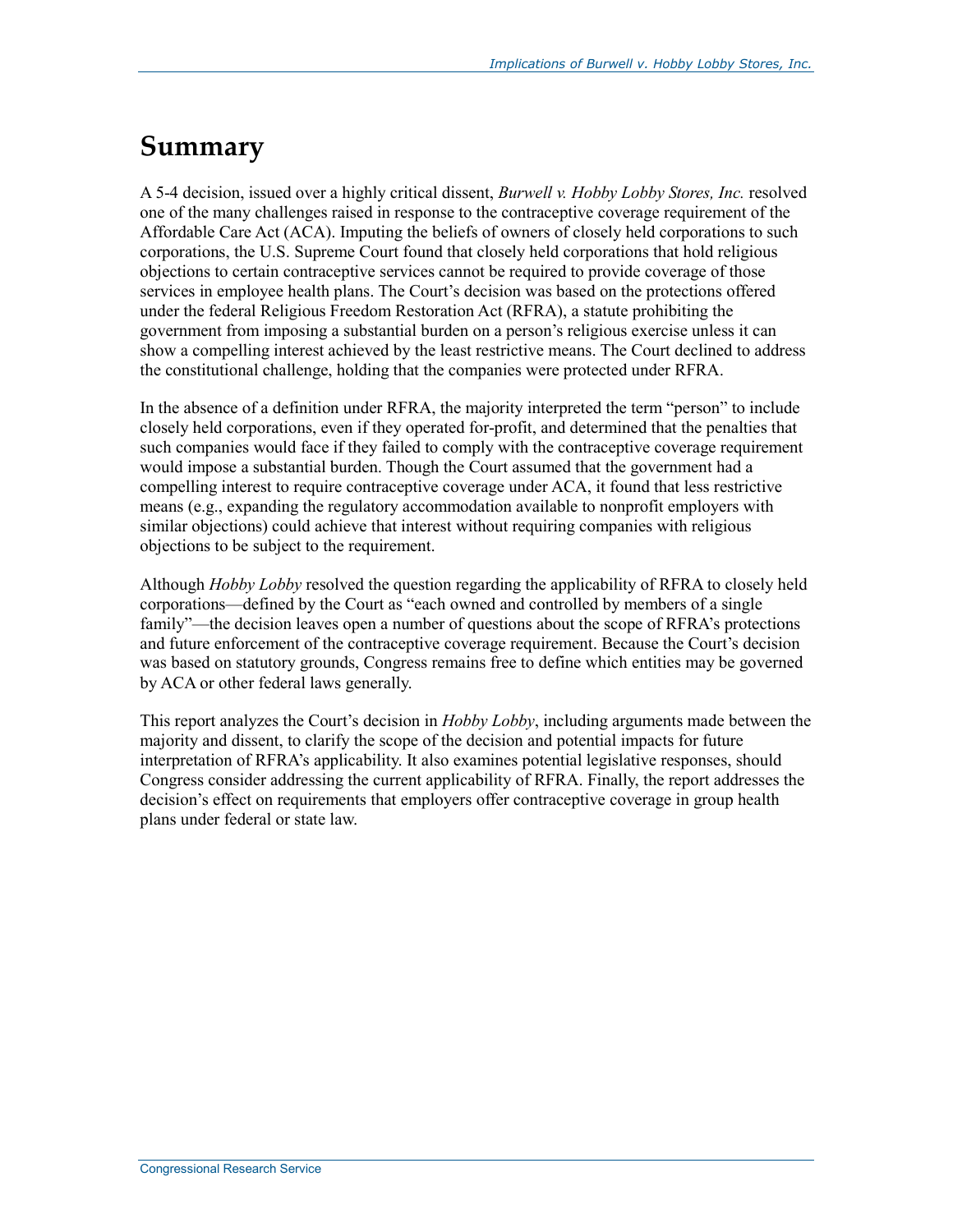## **Contents**

| Rights of Closely Held Corporations Under the Religious Freedom Restoration Act |
|---------------------------------------------------------------------------------|
|                                                                                 |
|                                                                                 |
|                                                                                 |
|                                                                                 |
|                                                                                 |
|                                                                                 |
|                                                                                 |
|                                                                                 |
|                                                                                 |
|                                                                                 |
|                                                                                 |

### **Contacts**

|--|--|--|--|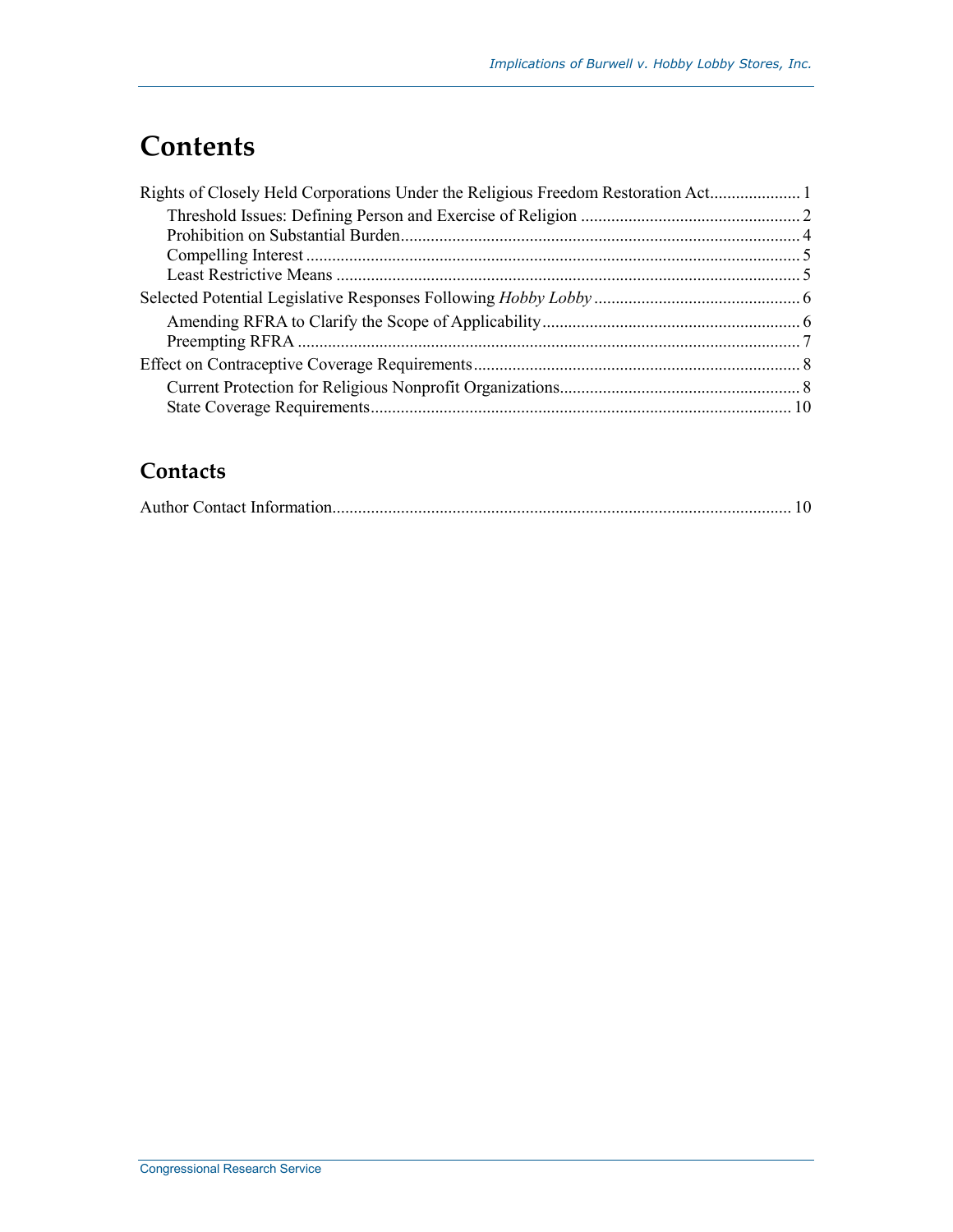ne of the ongoing controversies related to the Affordable Care Act (ACA) has been the scope of exemption from certain health care coverage requirements, including the contraceptive coverage requirement.<sup>1</sup> Though closely divided, the U.S. Supreme Court's The of the ongoing controversies related to the Affordable Care Act (ACA) has been the scope of exemption from certain health care coverage requirements, including the contraceptive coverage requirement.<sup>1</sup> Though closely for-profit corporations must be exempt from the requirement, unless Congress chooses to amend the statute providing those corporations legal protection.<sup>2</sup> Imputing the beliefs of owners of closely held corporations to the corporations themselves, the Court found that the ACA could not require such companies to provide contraceptive coverage in group health plans offered to their employees. It based its decision on the Religious Freedom Restoration Act (RFRA) which provides heightened protection for burdens on religious exercise.<sup>3</sup> Although the case has been analogized to *Citizens United v. Federal Election Commission*, a 2010 case holding that corporations have free speech rights under the First Amendment, the *Hobby Lobby* decision was not decided on constitutional grounds.<sup>4</sup> Instead, it provides protection on a statutory basis, meaning that Congress has the ability to respond to the decision if it disagrees with the Court's ruling.

This report analyzes the Court's opinions in *Hobby Lobby*, examining the rights of closely held corporations under the Religious Freedom Restoration Act. It also addresses the implications for the contraceptive coverage mandate under ACA and discusses potential legislative responses to the Court's decision. Finally, it analyzes the impact that *Hobby Lobby* may have in other contexts in which employers may claim religious objections.

# **Rights of Closely Held Corporations Under the Religious Freedom Restoration Act**

The companies challenging the contraceptive coverage requirement alleged violation of their religious exercise rights under both the First Amendment's Free Exercise Clause and RFRA. The Free Exercise Clause prohibits the government from prohibiting the free exercise of religion.<sup>5</sup> Traditionally it had been interpreted to require that the government show a compelling interest for any government action that interfered with a person's exercise of religious beliefs.<sup>6</sup> However, in 1990, the Supreme Court reinterpreted that standard, explaining that the Free Exercise Clause never "relieve[s] an individual of the obligation to comply with a valid and neutral law of general applicability."<sup> $\bar{7}$ </sup> The Court's decision lowered the baseline of protection, but emphasized that Congress remained free to consider whether additional protection would be appropriate through the legislative process.<sup>8</sup> Congress responded to the Court's decision by enacting RFRA, which essentially reinstated the heightened standard of protection.

<sup>1&</sup>lt;br><sup>1</sup> Patient Protection and Affordable Care Act, P.L. 111-148, § 1001(5), 111<sup>th</sup> Cong., 2<sup>nd</sup> Sess. (2010).

 $^2$  Burwell v. Hobby Lobby Stores, Inc., Nos. 13-354 and 13-356, 2014 U.S. LEXIS 4505 (U.S. 2014).

 $3$  P.L. 103-141, codified at 42 U.S.C. § 2000bb et seq.

<sup>4</sup> 128 S.Ct. 1471 (2008).

<sup>5</sup> U.S. Const. amend. I.

<sup>6</sup> *See* Sherbert v. Verner, 374 U.S. 398 (1963); Wisconsin v. Yoder, 406 U.S. 205 (1972).

<sup>&</sup>lt;sup>7</sup> Employment Division, Department of Human Resources of Oregon v. Smith, 494 U.S. 872, 879 (1990) (internal quotes omitted).

<sup>8</sup> *Id*. at 890.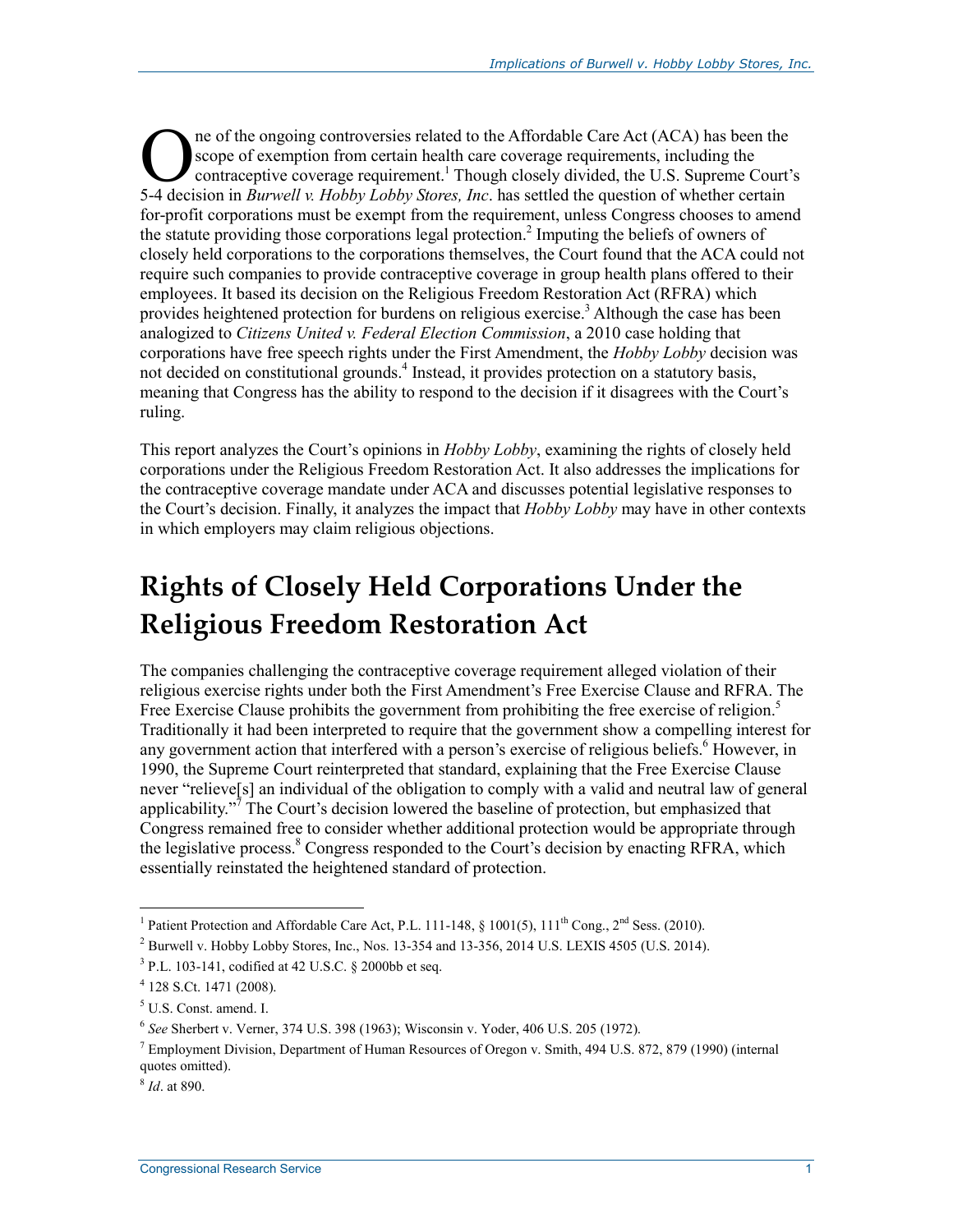RFRA states that the "[g]overnment shall not substantially burden a person's exercise of religion even if the burden results from a rule of general applicability, except as provided in subsection (b)."9 Subsection (b) requires that any substantial burden must further a compelling governmental interest and use the least restrictive means to achieve that interest.<sup>10</sup>

#### **Threshold Issues: Defining Person and Exercise of Religion**

RFRA's language indicates that in order to raise a claim under the statute, "a person's exercise of religion" must be affected. However, when enacting RFRA, Congress never defined the term *person* for purposes of the act. Only if a court determines that the party challenging the government's action is "a person" under the terms of the statute and that the party exercises religion, can the court address the merits of the case—whether an improper substantial burden has been placed on that party.

One of the most significant points of the *Hobby Lobby* decision was its declaration that closely held corporations are "persons" eligible for protection under RFRA. The Court noted the absence of a statutory definition of *person* under RFRA and consequently relied upon the Dictionary Act to ascertain the default meaning of the term.11 The Dictionary Act defines *person* to "include corporations, companies, associations, firms, partnerships, societies, and joint stock companies, as well as individuals."12

Rejecting the assertion that businesses organized as corporations are divested of RFRA's protections, the majority wrote that "[t]he plain terms of RFRA make it perfectly clear that Congress did not discriminate [with regard to the business structure chosen by owners] who wish to run their businesses as for-profit corporation in the manner required by their religious beliefs."<sup>13</sup> The Court reasoned that RFRA was enacted to provide broad protection for religious liberty and, without a specifically applicable definition provided in RFRA, explained that the definition of person was not limited by for-profit status:

No known understanding of the term 'person' includes some but not all corporations. The term "person" sometimes encompasses artificial persons..., and it sometimes is limited to natural persons. But no conceivable definition of the term includes natural persons and nonprofit corporations, but not for-profit corporations.<sup>14</sup>

The majority acknowledged that the threshold issue arguably is conditioned on the person's ability to exercise religion, a point emphasized by the dissent.<sup>15</sup> However, the majority cited previous cases in which the Court had recognized claims involving exercise of religion of

 9 42 U.S.C. § 2000bb-1.

 $10$  42 U.S.C. § 2000bb-1(b).

<sup>11</sup> *Hobby Lobby*, 2014 U.S. LEXIS 4505 at \*40-\*42.

<sup>12</sup> *See* 1 U.S.C. § 1.

<sup>13</sup> *Hobby Lobby,* 2014 U.S. LEXIS 4505 at \*13.

<sup>14</sup> *Id*. at \*38-\*42.

<sup>&</sup>lt;sup>15</sup> *Id.* at \*118 (Ginsburg, J., dissenting) ("Until this litigation, no decision of this Court recognized a for-profit corporation's qualification for a religious exemption from a generally applicable law, whether under the Free Exercise Clause or RFRA. The absence of such precedent is just what one would expect, for the exercise of religion is characteristic of natural persons, not artificial legal entities.")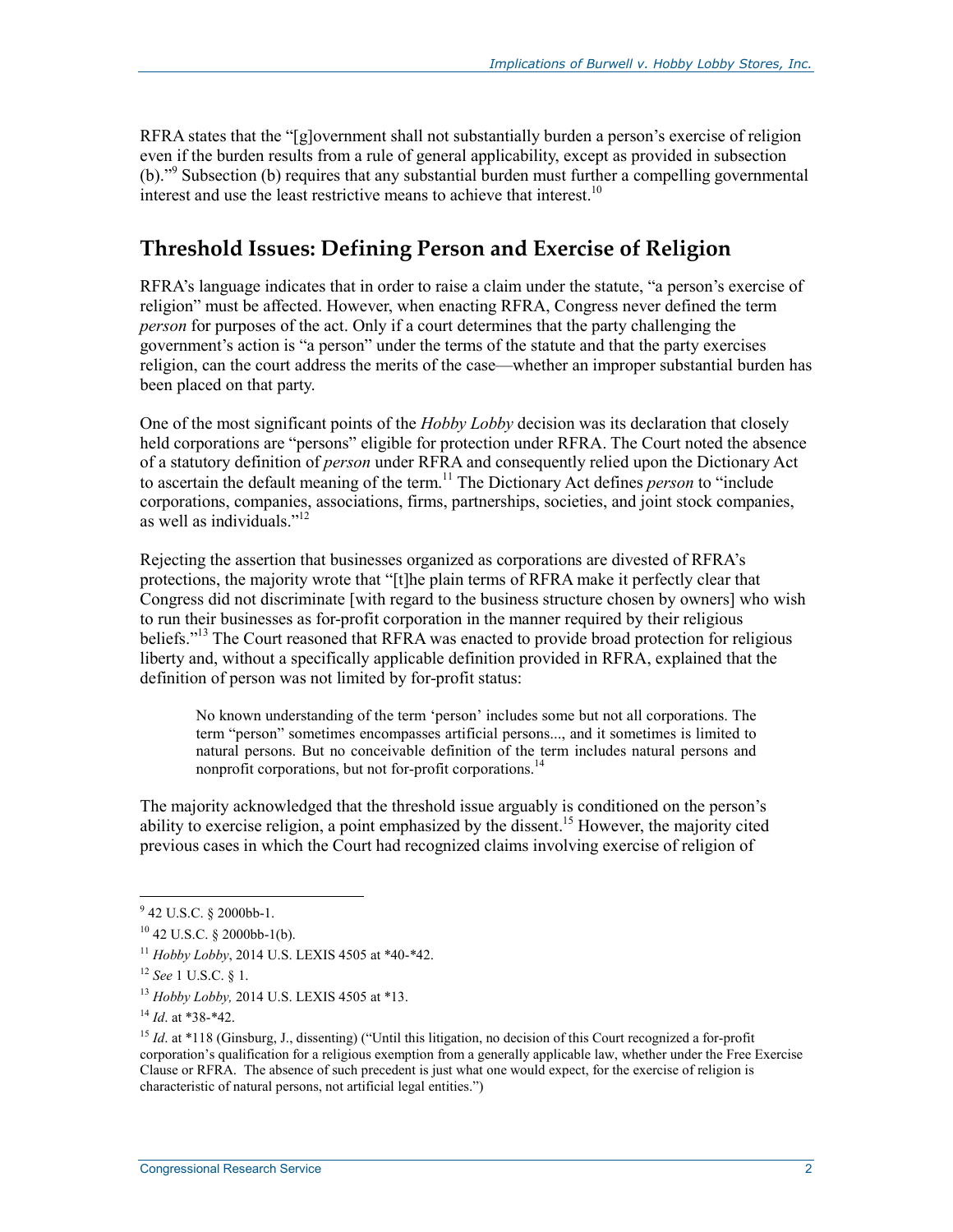individuals who owned for-profit businesses as sole proprietorships<sup>16</sup> and nonprofit corporations.17 Despite the dissent's argument that religious corporations could be distinguished from for-profit corporations because they "foster the interests of persons subscribing to the same religious faith," the majority held that the Court's precedent indicated that neither for-profit status nor corporate status are prohibitive factors in analysis of an organization's rights under RFRA.<sup>18</sup>

Notably, when responding to concerns that applying RFRA to for-profit corporations would raise challenges of ascertaining "the religious identity of large, publicly traded corporations," the majority emphasized that its decision applied only to such companies as the ones challenging the contraceptive coverage requirement in this case. In effect, the decision therefore is limited to "closely held corporations, each owned and controlled by members of a single family."19 Additionally, the majority alluded to the general requirement inherent to religious exercise cases that the parties must base their challenge on sincerely held religious beliefs, meaning that even if RFRA would apply to a particular entity, if the entity is asserting a religious belief for the convenience of avoiding compliance with an unpopular mandate, it could not claim legal protection.20 The sincerity of the companies' beliefs in *Hobby Lobby* was not disputed.

Although the majority noted that it was recognizing RFRA's applicability to closely held corporations only, it did not foreclose the possibility that in a future case, a court may extend RFRA protection to other types of corporations such as those which are publicly traded. Instead it suggested only that "it seems unlikely" that such "corporate giants" would assert RFRA rights and that "numerous practical restraints would likely prevent that from occurring."<sup>21</sup> The dissent was highly critical of this point, characterizing the decision as one of "startling breadth: $"^{22}$ 

The Court's determination that RFRA extends to for-profit corporations is bound to have untoward effects. Although the Court attempts to cabin its language to closely held corporations, its logic extends to corporations of any size, public or private.<sup>23</sup>

Indeed the dissent's argument that the decision may provide a basis for expanding the protection of RFRA further in the future may reasonably give pause. As noted, the majority did not preclude future application of RFRA to a broader range of corporations, using tentative language and noting a lack of obvious challenges. Furthermore, the majority's explanation that the Dictionary Act's definition of person could not be read to distinguish between types of corporations related to the company's profit status suggests that it also may not be read to distinguish between types of corporations on other grounds (e.g., size or public trading status).

<u>.</u>

<sup>16</sup> *See* Braunfeld v. Brown, 366 U.S. 599 (1961).

<sup>&</sup>lt;sup>17</sup> See Corp. of Presiding Bishop of Church of Jesus Christ of Latter-Day Saints v. Amos, 483 U.S. 327 (1987); Church of the Lukumi Babalu Aye, Inc. v. Hialeah, 508 U.S. 520 (1993); Gonzales v. o Centro Espirita Beneficiente Uniao do Vegetal, 546 U.S. 418 (2006); Hosanna-Tabor Evangelical Lutheran Church and School v. EEOC, 132 S.Ct. 694 (2012).

<sup>18</sup> *Hobby Lobby*, 2014 U.S. LEXIS 4505 at \*43-\*44.

<sup>19</sup> *Id*. at \*58.

 $^{20}$  *Id*.

 $^{21}$  *Id*.

<sup>22</sup> *Id*. at \*97.

<sup>23</sup> *Id*. at \*128.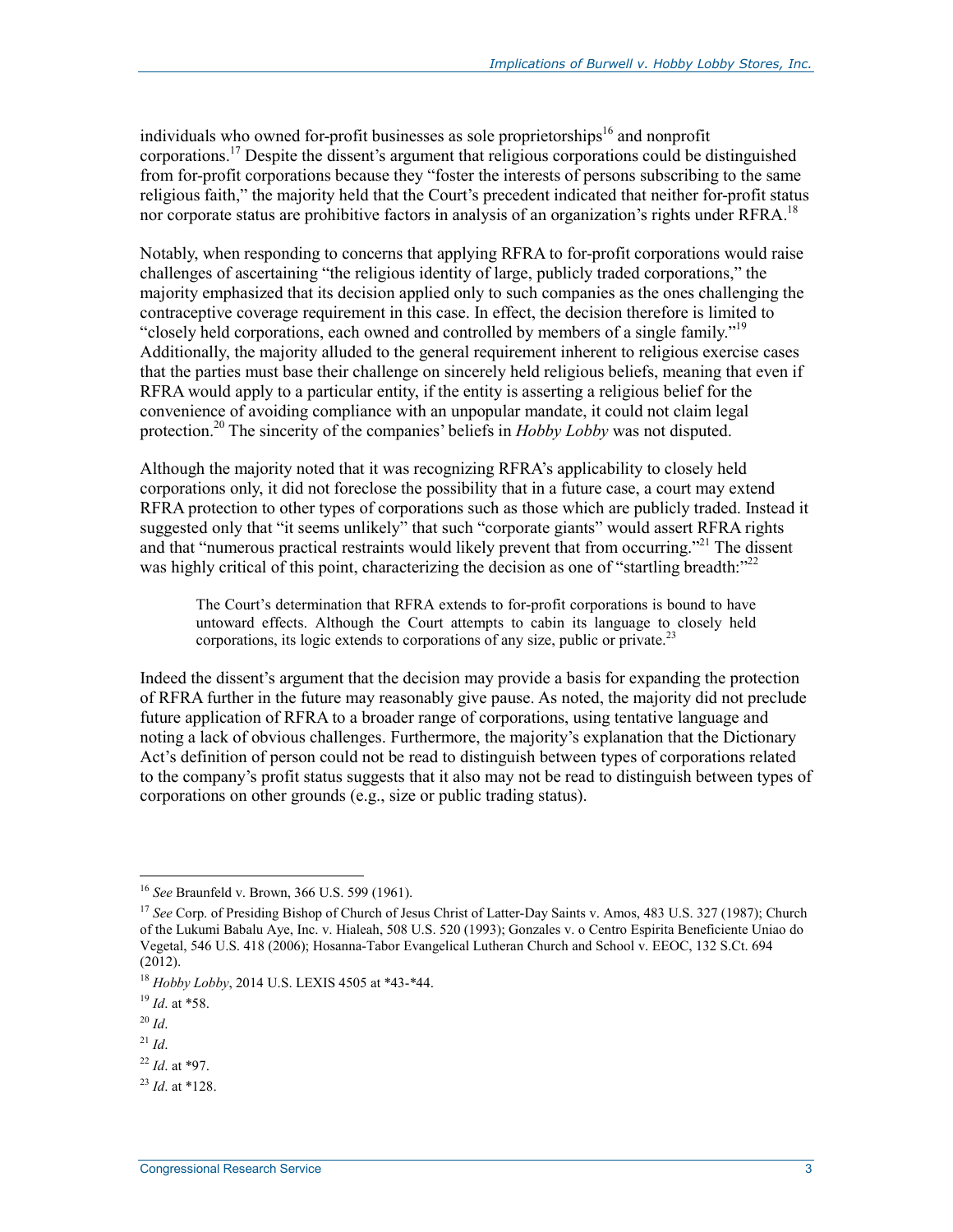#### **Prohibition on Substantial Burden**

After determining that RFRA's protections would apply, the Court examined the merits of the RFRA claim, first identifying the burden that compliance with the contraceptive coverage mandate would impose on the companies challenging the mandate. According to the Court, requiring the owners of the companies to arrange for "health insurance that covers methods of birth control that ... may result in the destruction of an embryo" means that the "mandate demands that they engage in conduct that seriously violates their religious beliefs."<sup>24</sup>

If the owners were to refuse to comply with the demand, the companies would face penalties under the ACA that the Court characterized as "surely substantial."<sup>25</sup> If the companies continued to provide their preferred health coverage without including the mandated contraceptive coverage, they would face penalties each day of noncompliance, ranging from \$40,000 per day to \$1.3 million per day.<sup>26</sup> If the companies stopped providing any insurance coverage to avoid covering contraceptives and avoid the consequent daily penalties, they would risk paying a different penalty under ACA, which could range from \$800,000 per year to \$26 million per  $year<sup>27</sup>$ 

The majority recognized the substantial burden arising from the owners' religious objections and potential financial penalties over strong objection from the dissenting Justices. Justice Ginsburg, who authored the principal dissent, criticized the majority's assessment as equating a sincere religious objection with a substantial burden, instead of distinguishing between the two. $^{28}$  In other words, simply because a government mandate conflicts with a person's religious belief, the mandate is not necessarily a substantial burden. The dissent explained that the relationship between the belief and the burden must be linked in order to identify the requisite substantial burden:

[T]he connection between the families' religious objections and the contraceptive coverage requirement is too attenuated to rank as substantial. The requirement carries no command that Hobby Lobby or Conestoga purchase or provide the contraceptives they find objectionable. ... Importantly, the decisions whether to claim benefits under the plans are made not by Hobby Lobby or Conestoga, but by the covered employees and dependents, in consultation with their health care providers. ... Any decision to use contraceptives made by a woman covered under Hobby Lobby's or Conestoga's plan will not be propelled by the Government, it will be the woman's autonomous choice, informed by the physician she consults<sup>29</sup>

The dissent emphasized that the "linkage" between the burden imposed by the government's mandate and the religious beliefs offended by the mandate would be "interrupted by independent

<sup>1</sup> <sup>24</sup> *Id*. at \*63.

<sup>25</sup> *Id*. at \*64.

<sup>&</sup>lt;sup>26</sup> *Id.* at \*63-\*64 ("If the companies continue to offer group health plans that do not cover the contraceptives at issue, they will be taxed \$100 per day for each affected individual.").

<sup>&</sup>lt;sup>27</sup> *Id.* at \*64. Under ACA, if companies stop providing "insurance coverage altogether and thus forc[e] their employees to obtain health insurance on one of the exchanges established under ACA" and one or more full-time employees "were to qualify for a subsidy on one of the government-run exchanges, ... [t]he companies could face penalties of \$2,000 per employee each year." *Id*.

<sup>28</sup> *Id*. at \*133-\*134.

<sup>29</sup> *Id*. at \*134-\*135.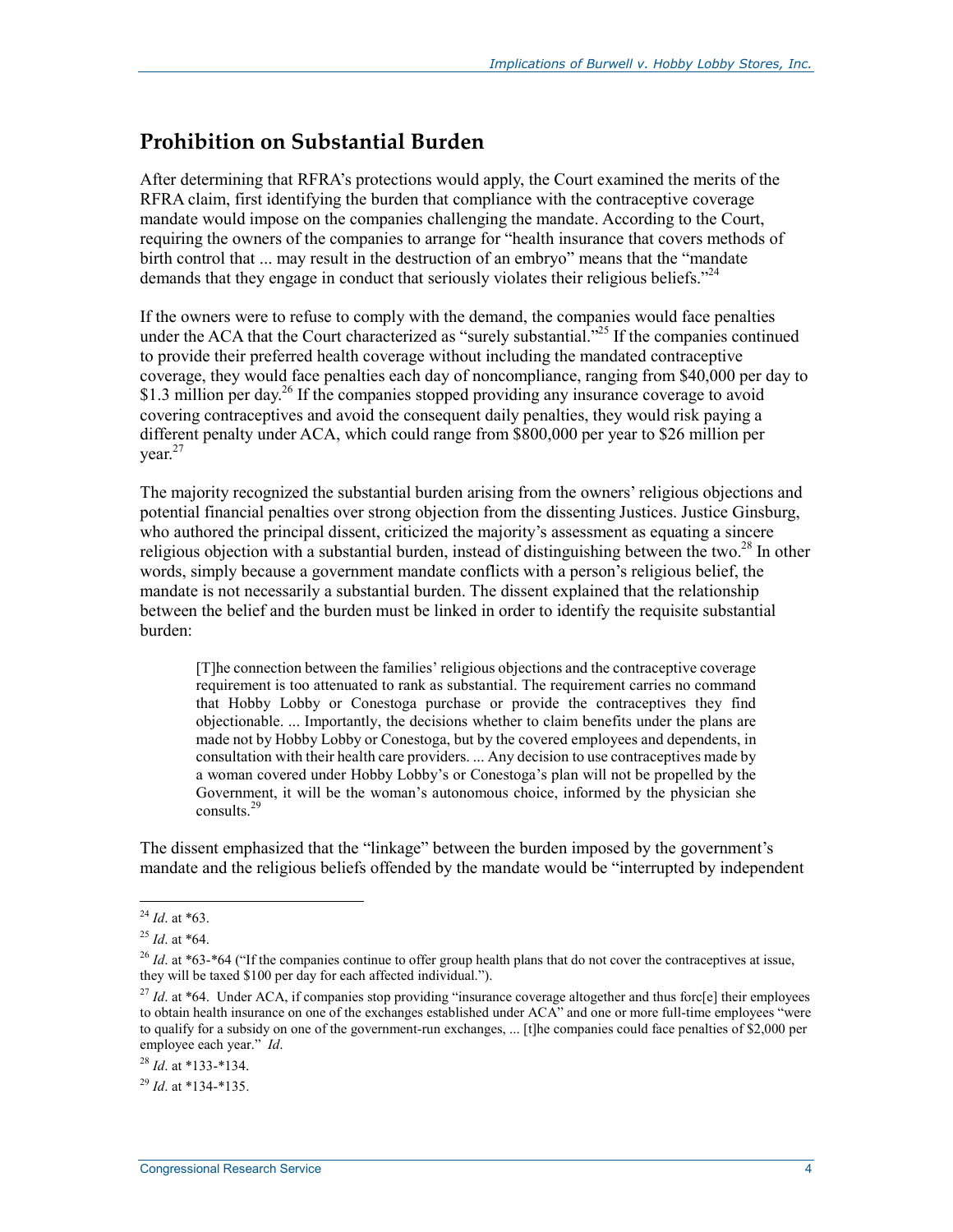decisionmakers (the woman and her health counselor)" in a manner that would undermine characterization of the burden imposed by the government as "substantial."<sup>30</sup>

### **Compelling Interest**

The Court's analysis of the government's interest in requiring contraceptive coverage appeared skeptical, but ultimately it assumed that the interests were sufficiently compelling.<sup>31</sup> The majority noted that the government's justifications—public health and gender equality—were too broadly defined, explaining that RFRA requires a "'more focused' inquiry."<sup>32</sup> It cited a 2006 case in which the Court held that, under RFRA, the government must demonstrate a compelling interest for prohibiting an exemption for a religious purpose while allowing exemptions for other purposes.<sup>33</sup> The majority's discussion suggested that the stated interests were undermined by the extent of other businesses that were exempt from offering their employees coverage (e.g., grandfathered plans, employers with fewer than 50 employees). $34$ 

Though the Court noted its concern regarding the sufficiency of the government's asserted interest, it conceded the compelling interest prong of the RFRA analysis with little discussion. However, the dissent addressed the compelling interest in greater detail, responding to the majority's concern about other exemptions undermining the government's alleged interest by citing a number of other federal laws that include exemptions for small employers without undermining the statutory interests. $35$ 

#### **Least Restrictive Means**

The Court rejected HHS's argument that it lacked other means to ensure availability of contraceptive coverage without burdening these companies' religious exercise, noting a few alternatives it considered "less restrictive."36 First, the majority suggested that "[t]he most straightforward way ... would be for the Government to assume the cost of providing" coverage to women whose employers object to providing coverage.<sup>37</sup> Second, the Court highlighted the availability of the accommodation already established for nonprofit employers with religious objections, which would "protect the asserted needs of women as effectively" as the contraceptive coverage requirement without "requiring employers to fund contraceptive methods that violate their religious beliefs."38 Though the Court cited the accommodation as one potential less restrictive alternative, it explicitly noted that it was not determining its sufficiency under RFRA for the purpose of any other legal challenge.<sup>39</sup> Discussed in further detail later in this report, the accommodation currently is available to certain nonprofit religious organizations who self-certify

<sup>1</sup> <sup>30</sup> *Id*. at \*135.

<sup>31</sup> *Id*. at \*76-\*77.

<sup>32</sup> *Id*. at \*74 (quoting *O Centro*, 546 U.S. at 430-31).

<sup>33</sup> *Id*. at \*74-\*75.

<sup>34</sup> *Id*. at \*76.

<sup>35</sup> *Id*. at \*139-\*141.

<sup>36</sup> *Id*. at \*77-82.

<sup>37</sup> *Id*. at \*77.

<sup>38</sup> *Id*. at \*82-\*83.

<sup>39</sup> *Id*. at \*83.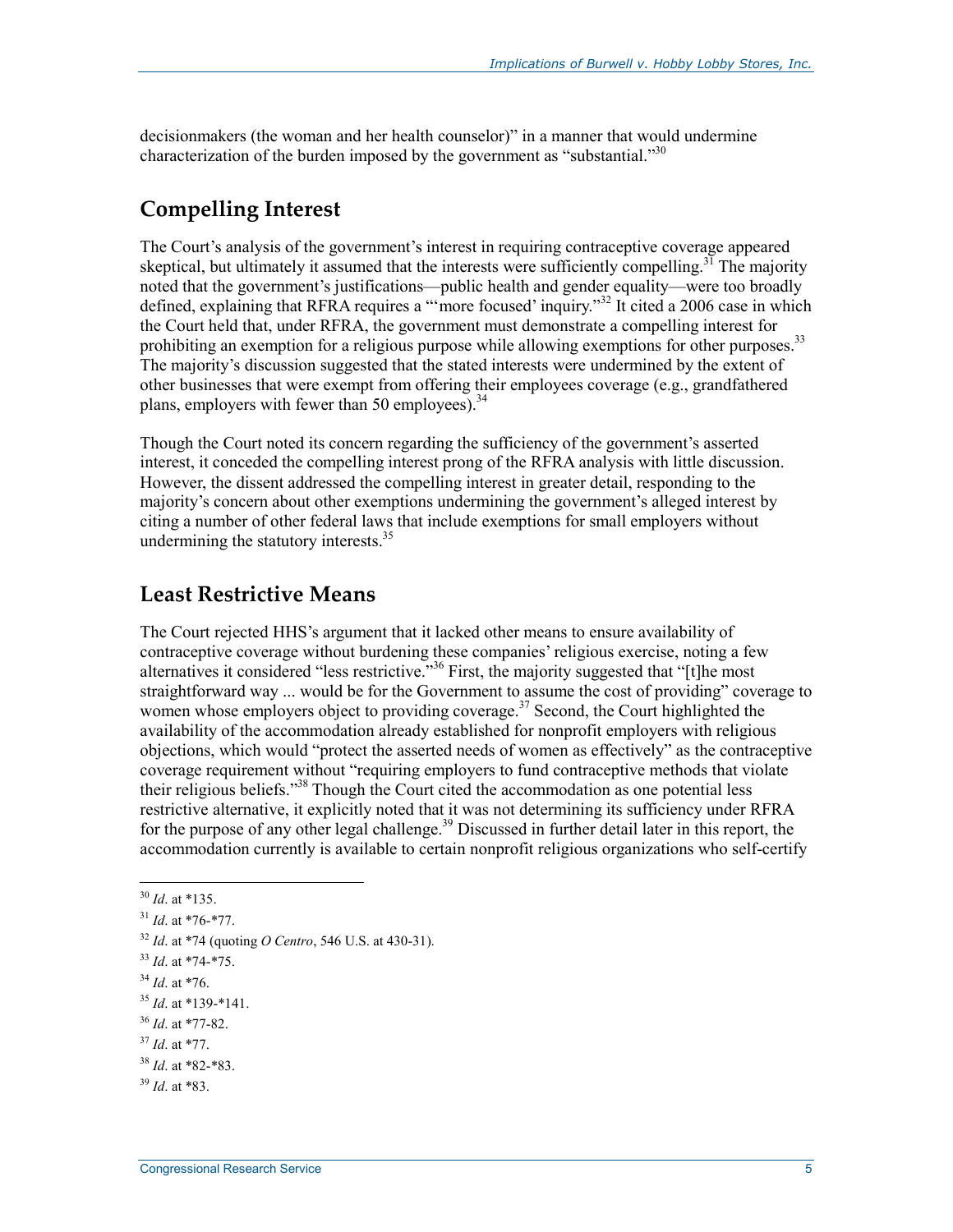their objection to qualify as eligible to have the insurance issuer provide coverage to the employees outside of the employer's group health plan.

In response to these alternatives, the dissent questioned the extent to which the majority would allow employers with religious objections to government mandates to avoid compliance:

And where is the stopping point to the "let the government pay" alternative? Suppose an employer's sincerely held religious belief is offended by health coverage of vaccines, or paying the minimum wage, or according women equal pay for substantially similar work? Does it rank as a less restrictive alternative to require the government to provide the money or benefit to which the employer has a religion-based objection?<sup>40</sup>

According to the majority, the dissent's concern with the potential assumption of costs by the government for private objections to various legal requirements was unfounded because its decision reached only to the contraceptive coverage requirement.<sup>41</sup> It explained that its decision should not be interpreted to mean that insurance coverage mandates generally cannot be upheld if they conflict with an employer's religious beliefs.<sup>42</sup> The majority stated that " $\lceil$ o]ther coverage requirements, such as immunizations, may be supported by different interests ... and may involve different arguments about the least restrictive means of providing them."<sup>43</sup>

# **Selected Potential Legislative Responses Following**  *Hobby Lobby*

A number of potential legislative responses have been mentioned since the Court announced its decision in *Hobby Lobby*. It is important to remember that the Court's decision was based on the statutory protections in RFRA, not in constitutional protections of the First Amendment. Just as Congress may enact heightened protections for religious exercise as it did in RFRA and as it may determine the scope of protection available, it may enact statutory language to clarify the effect of RFRA regardless of the Court's decision. The Court essentially created a working definition of person under RFRA, but Congress may confirm or alter that definition at its discretion. Alternatively, it may consider preempting RFRA with respect to certain legislative requirements.

#### **Amending RFRA to Clarify the Scope of Applicability**

The most direct congressional response to *Hobby Lobby* would be to amend RFRA to include a definition of *person* and in effect clarify the scope of RFRA's applicability generally. This legislative option creates a number of possibilities, ranging from a definition of person to include only natural persons at one end to a definition that includes all natural and artificial persons at the other end, similar to the definition provided under the Dictionary Act used by the Court.

1

<sup>40</sup> *Id.* at \*144-\*145 (internal citations omitted).

<sup>41</sup> *Id*. at \*86.

<sup>42</sup> *Id.* at \*86-\*87.

<sup>43</sup> *Id.* at \*87.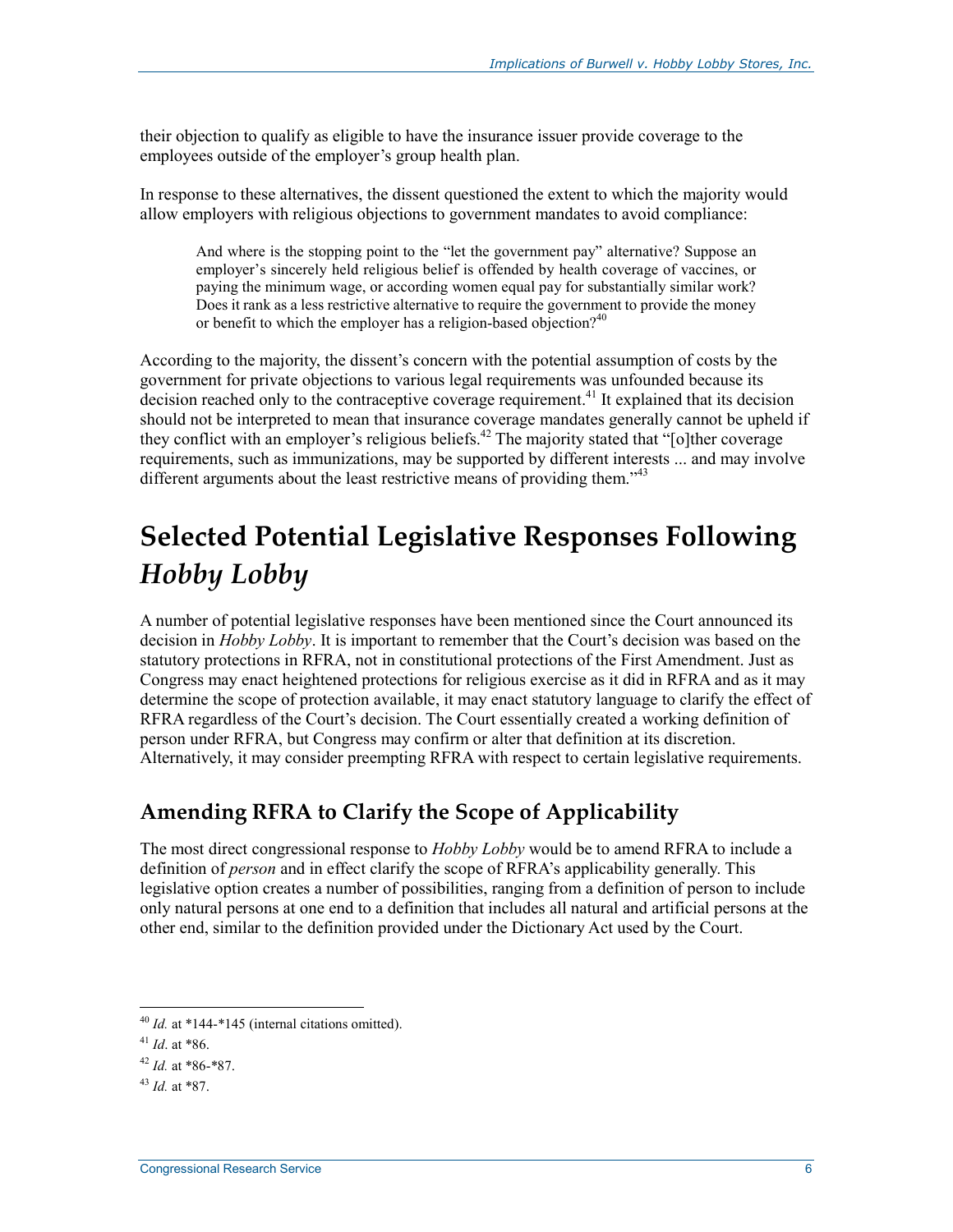Aside from these two extreme ends of the spectrum, Congress may consider a number of intermediate definitions. The working definition resulting from the Court's decision in *Hobby Lobby* has been considered as one type of compromise between eliminating protection for any corporations and extending protection for all corporations. Although not necessary in light of the decision, Congress may choose to adopt explicitly the Court's definition to avoid any future cases from expanding or restricting the status quo following *Hobby Lobby*.

Alternatively, Congress may consider other examples when considering the scope of "persons" to which it wants RFRA to apply. The preeminent example of Congress's provision of protection for potential religious objectors from a generally applicable mandate is Title VII of the Civil Rights Act of 1964. Title VII, in part, prohibits employers from discriminating against employees on the basis of their religious beliefs.<sup>44</sup> Because this provision may interfere with religious employers' religious practices (e.g., hiring employees of the same faith of the organization), Congress included an exemption for religious entities, stating that the prohibition against religious discrimination does not apply to "a religious corporation, association, educational institution, or society with respect to the employment of individuals of a particular religion....<sup>45</sup> This provision explicitly applies only to religious organizations, and courts generally have interpreted the scope of the provision to take into account  $(1)$  the purpose or mission of the organization;  $(2)$  the ownership, affiliation, or financial support of the organization; (3) requirements placed upon staff and members of the organization; and (4) the extent of religious practices in or the religious nature of the products and services offered by the organization and whether it operates for a profit.<sup>46</sup> A definition of person that would include language similar to Title VII likely would cover religious nonprofit organizations (e.g., charities, hospitals, schools), but would not cover commercial entities like Hobby Lobby.<sup>47</sup>

#### **Preempting RFRA**

Another option that may be used in response to *Hobby Lobby* would be to consider preempting RFRA in federal legislation. Under the legal principle of entrenchment, a legislative action in one Congress cannot bind a future Congress. That is, Congress cannot entrench a legislative action by providing that it may not be repealed or altered.<sup>48</sup> Accordingly, Congress may decide to enact legislation that would make RFRA not applicable to certain federal actions. For example, if Congress determined that it did not want to extend heightened protection that is otherwise provided under RFRA in certain instances (e.g., the contraceptive coverage mandate), it could enact a provision in the relevant legislation indicating that RFRA would not apply. Unlike the previous potential legislative response, this approach would mean that Congress considers RFRA's applicability to each present and future law on a case-by-case basis.

<sup>&</sup>lt;u>.</u> 44 42 U.S.C. § 2000e-2. *See also* 42 U.S.C. § 2000e(j).

<sup>45 42</sup> U.S.C. § 2000e-1(a).

<sup>46</sup> *See, e.g.,* LeBoon v. Lancaster County Jewish Community Center Association, 503 F.3d 217, 226-27 (3rd Cir. 2007) (providing summary discussion of the circuit courts' interpretations of which organizations qualify for exemption under Title VII).

<sup>&</sup>lt;sup>47</sup> See Equal Employment Opportunity Commission v. Townley Engineering & Manufacturing Co., 859 F.2d 610 (9<sup>th</sup> Cir. 1988).

<sup>48</sup> *See* Fletcher v. Peck, 10 U.S. 87, 135 (Chief Justice Marshall) ("The principle asserted is, that one legislature is competent to repeal any act which a former legislature was competent to pass; and that one legislature cannot abridge the powers of a succeeding legislature."). The Supreme Court has noted the long history of this rule. *See* United States v. Winstar Corp., 518 U.S. 839, 872-74 (1996).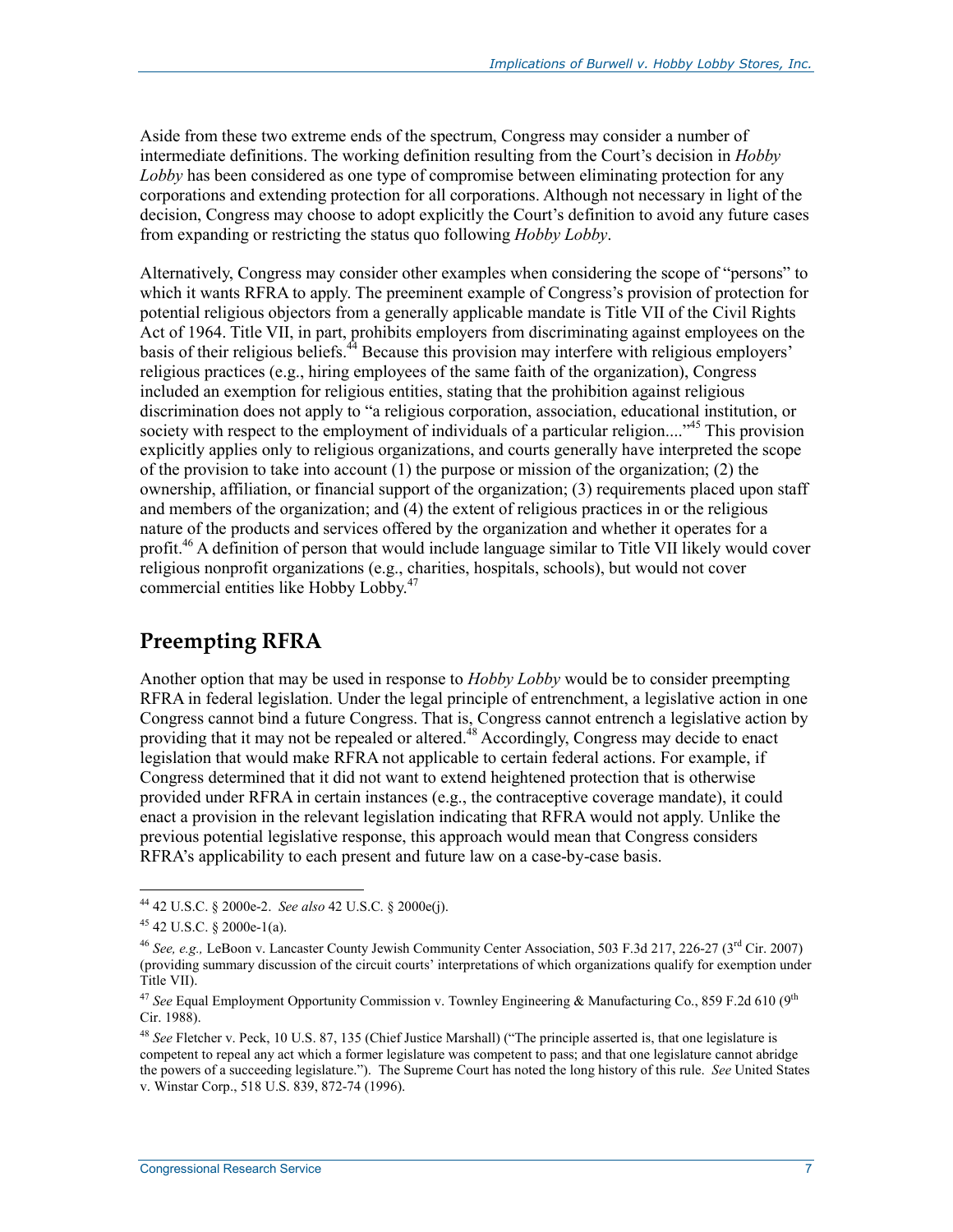Shortly after *Hobby Lobby* was announced, the House and Senate introduced legislation that used this approach.<sup>49</sup> The Protect Women's Health From Corporate Interference Act of 2014 prohibited employers from denying coverage of any health care services required to be covered under federal law or regulation.<sup>50</sup> However, to prevent employers from claiming exemption under RFRA, the bill stated that the prohibition "shall apply notwithstanding any other provision of Federal law, including [RFRA]."<sup>51</sup> Accordingly, to the extent that a party may be covered by RFRA as a general matter, such parties would not be protected from coverage requirements imposed by federal law or regulation if the bill were enacted.

### **Effect on Contraceptive Coverage Requirements**

*Hobby Lobby* expanded protection under RFRA to closely held corporations and held that such companies could not be required to include contraceptive coverage in their group health plans to the extent that they objected to contraceptives based on their religious beliefs. The Court did not decide the legal issues related to the religious exemption and accommodation available for churches and religious organizations, nor did it address protection from state requirements. As a result, a number of legal questions remain with regard to the obligations of employers to provide contraceptive coverage.

#### **Current Protection for Religious Nonprofit Organizations**

Since ACA's enactment, HHS has developed various iterations of administrative regulations to address religious objections to ACA's contraceptive coverage requirement and promulgated final rules in July 2013.<sup>52</sup> These rules respond to religious entities' objections to contraceptive coverage in two ways: (1) an exemption for religious employers covered under subsections (a)(1),  $(a)(3)(A)(i)$ , or  $(a)(3)(A)(iii)$  of Section 6033 of the tax code and (2) an accommodation for other eligible organizations.<sup>53</sup>

Entities covered by the relevant provisions for the exemption generally include churches, church auxiliaries, church associations, or other religious orders.<sup>54</sup> Under the exemption, employees of religious employers would not receive contraceptive coverage either from their employer or from the issuer directly.

Employers that are not covered by the exemption may instead seek protection through the accommodation. To qualify for the accommodation, an organization must (1) object to coverage of at least some of the contraceptive services based on religious beliefs; (2) be a nonprofit entity; (3) hold itself out as a religious organization; and (4) comply with the self-certification requirements of the rule.<sup>55</sup> Under the accommodation, employees of eligible organizations would

1

<sup>&</sup>lt;sup>49</sup> H.R. 5051/S. 2578, 113<sup>th</sup> Cong. (2014).

 $50$  *Id.* at § 4(a).

 $51$  *Id.* at § 4(b).

<sup>52</sup> *See* CRS Report WSLG689, *History and Current Status for Enforcement of ACA's Contraceptive Coverage Requirement.*

<sup>53</sup> Coverage of Certain Preventive Health Services Under the Affordable Care Act, 78 Fed. Reg. 39,870 (July 2, 2013).

<sup>54</sup> *See* 26 U.S.C. § 6033(a)(3)(A)(i), (iii).

<sup>55</sup> *See* 45 C.F.R. § 147.131(b).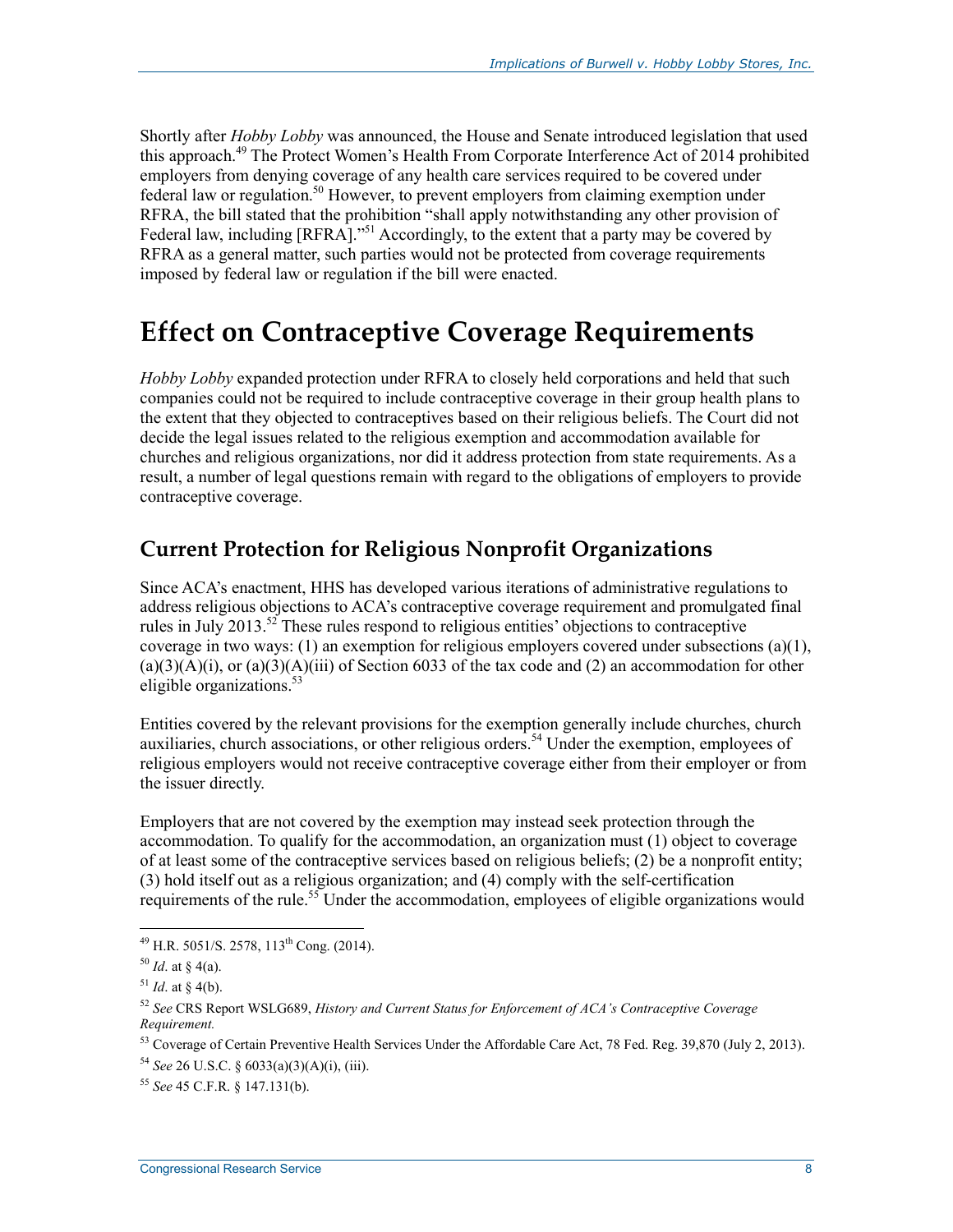not receive contraceptive coverage from their employer, but would have coverage provided directly through the health plan issuer at no cost to the employee or the employer.

These regulations remain in effect and were not at issue in *Hobby Lobby*. Thus, churches and religious nonprofit organizations may still avoid penalties for noncompliance. However, some of the organizations that would qualify for protection under the regulations have challenged the contraceptive coverage mandate separately, claiming that the certification process for the accommodation burdens their religious exercise.<sup>56</sup> These cases are not directly related to the decision in *Hobby Lobby*, though the Court's opinion has been cited by some to suggest that the accommodation would be upheld if such a case reached the Court.<sup>57</sup>

Notably, three days after the *Hobby Lobby* decision was announced, the Court issued an injunction effectively preventing enforcement of the contraceptive coverage requirement against Wheaton College pending a final decision in its case if the school provided written notice to HHS of its qualifications for the accommodation.<sup>58</sup> Providing such a letter would allow the school to claim eligibility without using the official form—to which they object—prescribed by the regulations. Although the order explicitly emphasized that it was not "an expression of the Court's views on the merits" of the case, three Justices wrote in dissent from the Court's order.<sup>59</sup> The dissenting Justices stated that the college's assertion "that its filing of a self-certification form will make it complicit in the provision of contraceptives by triggering the obligation for someone else to provide the services to which it objects" was not a viable claim under RFRA and therefore not eligible for injunctive relief.<sup>60</sup> The dissenters noted that the *Hobby Lobby* decision considered the accommodation to be "'an alternative that achieves all of the Government's aims while providing greater respect for religious liberty.<sup>"61</sup> Despite the widespread attention being paid to the *Wheaton* order, it indeed does not provide any final decision on the merits of the challenge to the accommodation. Additionally, though the majority in *Hobby Lobby* noted the possibility that the accommodation could be a "less restrictive" means to achieve the government's interest in the contraceptive coverage mandate, it did not determine it to be the *least* restrictive means.<sup>62</sup> In other words, simply because the Court pointed to the accommodation as an option that burdened the companies' religious exercise less does not mean that there may not be a third option that minimized the burden even more effectively.

<u>.</u>

<sup>56</sup> *See* Wheaton College v. Burwell, No. 13A1284 (U.S. July 3, 2014); Little Sisters of the Poor v. Sebelius, No. 13A691 (U.S. Jan. 24, 2014).

<sup>57</sup> Jess Bravin, *Administration Points to Hobby Lobby Ruling in Wheaton College Case*, WALL STREET JOURNAL (July 2, 2014) (noting that U.S. Solicitor General Donald Verrilli argued that the Court's decision in Hobby Lobby indicated that the accommodation was not improper under RFRA).

<sup>58</sup> Wheaton College v. Burwell, No. 13A1284 (U.S. July 3, 2014).

<sup>59</sup> *Id*. at 2.

<sup>60</sup> *Id*. at 3.

<sup>&</sup>lt;sup>61</sup> *Id.* ("After expressly relying on the availability of the religious-nonprofit accommodation to hold that the contraceptive coverage requirement violates RFRA as applied to closely held for-profit corporations, the Court now, as the dissent in Hobby Lobby feared it might, retreats from that position." (citations omitted)).

<sup>62</sup> *See Hobby Lobby*, 2014 U.S. LEXIS 4505 at \*82 ("We do not decide today whether an approach [of the accommodation] complies with RFRA for purposes of all religious claims.").